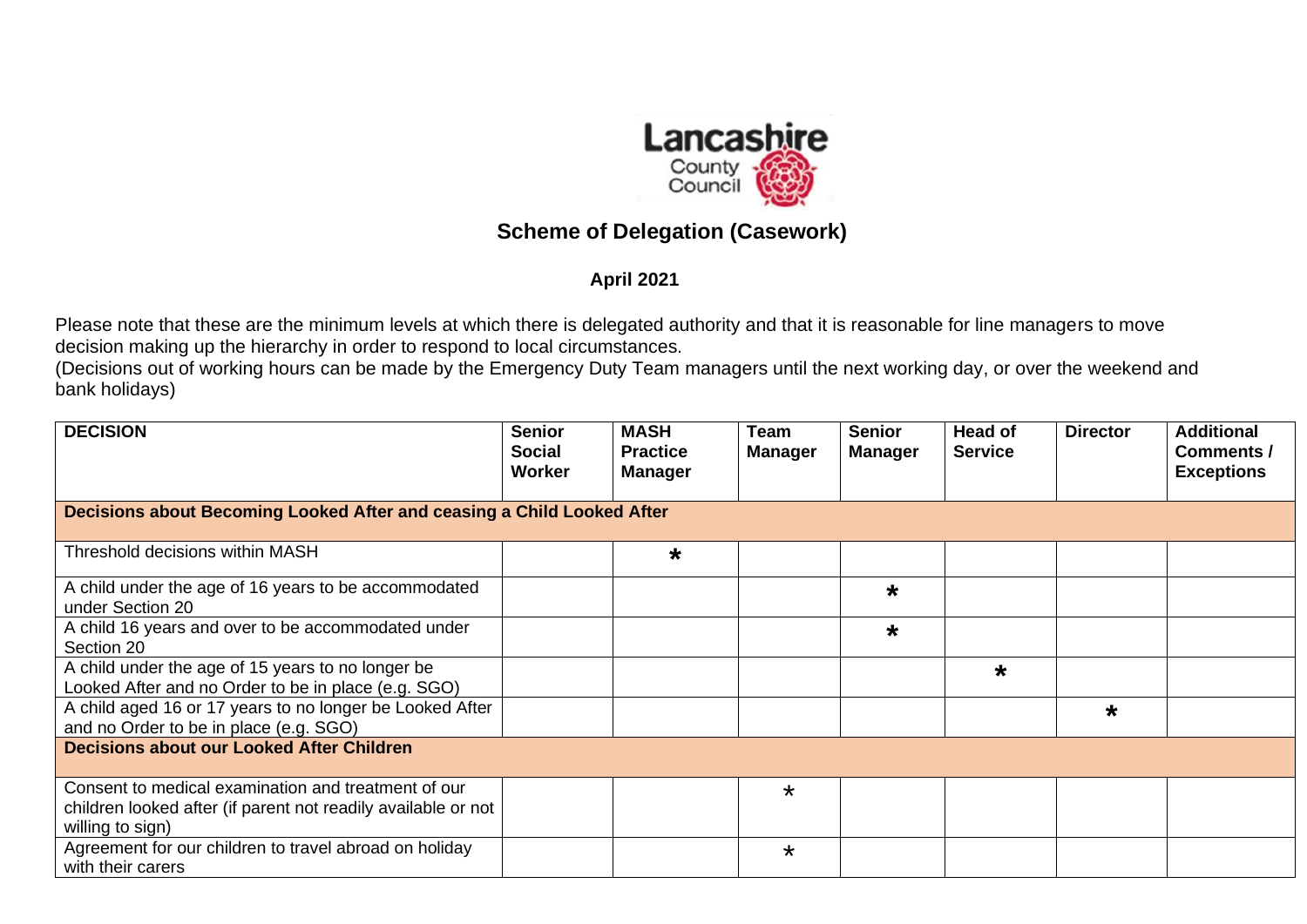| Agreement for our children to get married                                                                                                           |  |         |         |         | $\star$ |                                                          |
|-----------------------------------------------------------------------------------------------------------------------------------------------------|--|---------|---------|---------|---------|----------------------------------------------------------|
| Agreement for our children to enlist in HM Forces                                                                                                   |  |         |         |         | $\star$ |                                                          |
| Agreement for Signature of Change of Name Deed for<br>our children                                                                                  |  |         |         |         | $\star$ |                                                          |
| Agreement for media campaigns to be used to help find<br>our children who are missing                                                               |  |         |         | $\star$ |         |                                                          |
| Agreement to considering Care Orders for our children<br>Under 7 years of age                                                                       |  |         | $\star$ |         |         |                                                          |
| Agreement to considering Care Orders for our children<br>Over 7 years of age                                                                        |  | $\star$ |         |         |         |                                                          |
| Decisions about where our children and young people live                                                                                            |  |         |         |         |         |                                                          |
| Agreement for our children to move from a Placement<br>with Parents or Connected carer arrangement to a<br>fostering home or residential home       |  |         | $\star$ |         |         |                                                          |
| Agreement that the Placement of a Child in a Private<br>Fostering Arrangement is suitable for that child.                                           |  |         | $\star$ |         |         |                                                          |
| Agreement for our children to live in an out of area home<br>which borders Lancashire within 50 miles                                               |  |         | $\star$ |         |         |                                                          |
| Agreement for our children to live in a home over 50<br>miles (distant)                                                                             |  |         | $\star$ |         |         |                                                          |
| Agreement for our children under 13 years to live in a in<br>residential care (formal review minimum 3 monthly)                                     |  |         | $\star$ |         |         |                                                          |
| Agreement for our young people to remain in their<br>residential home after their 18 <sup>th</sup> birthday                                         |  |         |         | $\star$ |         | Authorisation<br>required from<br><b>HoS Residential</b> |
| Permission for our children and young people (16/17<br>years homeless and Care Leavers) to stay in B&B<br>accommodation                             |  |         |         |         | $\star$ |                                                          |
| Permission for our Care Experience young people age<br>18 years+ to stay in B&B accommodation                                                       |  |         |         | $\star$ |         |                                                          |
| Permission for our Children in Need to stay in B&B<br>accommodation                                                                                 |  |         | $\star$ |         |         |                                                          |
| Agreement for our children to remain in the care of their<br>parent(s) at home to a Care Order and agreeing/signing<br>the Home Placement Agreement |  |         |         | $\star$ |         |                                                          |
| Approval to make application for Secure Order for our<br>children                                                                                   |  |         |         |         | $\star$ |                                                          |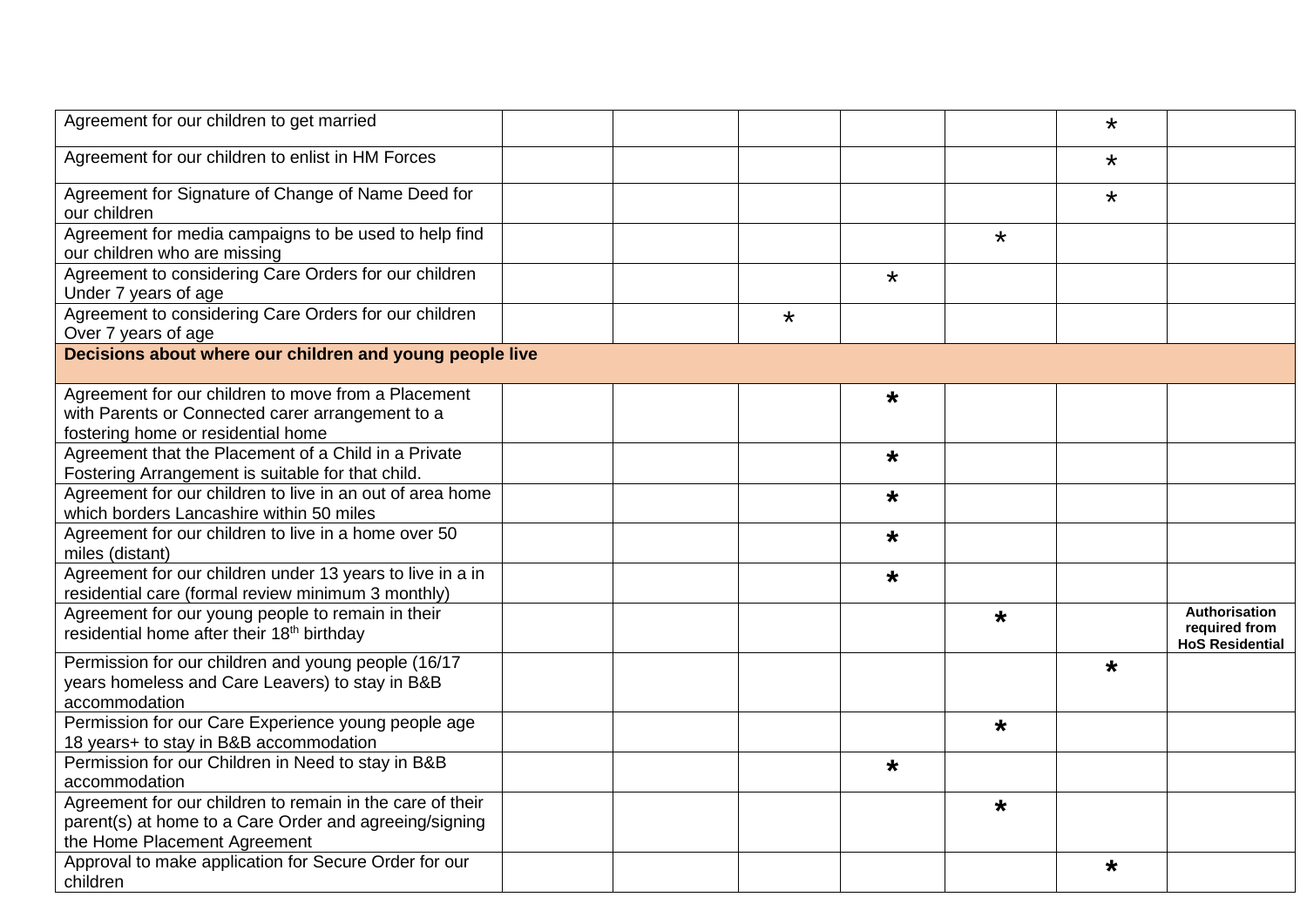| Emergency approval for 72-hour secure accommodation                                                                                                           |         |         |         |         | $\star$ |  |
|---------------------------------------------------------------------------------------------------------------------------------------------------------------|---------|---------|---------|---------|---------|--|
| Decisions about financially providing for our children                                                                                                        |         |         |         |         |         |  |
| Financial approval for our children to live with in house<br>carers or agency foster carers up to £1,000                                                      |         | $\star$ |         |         |         |  |
| Financial approval for our children to move from one<br>home to another (fostering or residential), if the cost<br>remains the same or is lower               |         | $\star$ |         |         |         |  |
| Financial approval for our children to live in a foster<br>home or residential home up to the cost of £5,000 per<br>week                                      |         |         | $\star$ |         |         |  |
| Financial approval for our children to live in a high cost<br>placement (£5,000 - £10,000)                                                                    |         |         |         | $\star$ |         |  |
| Financial approval for our children to live in specialist<br>and exceptionally high cost homes (£10,000+)                                                     |         |         |         |         | $\star$ |  |
| Approval for hair strand testing, and/or psychological or<br>specialist assessment in proceedings or for the purpose<br>of reunification and associated costs |         | $\star$ |         |         |         |  |
| Financial agreement for ongoing costs for children which<br>annually totals over £5,000 per child (Section 17)                                                |         |         |         | $\star$ |         |  |
| Financial agreement for one-off costs over £1,000<br>(Section 17)                                                                                             |         |         | $\star$ |         |         |  |
| Financial agreement for one-off costs of up to £1,000<br>(Section 17)                                                                                         |         | $\star$ |         |         |         |  |
| Financial agreement for one-off costs of up to £50<br>(Section 17)                                                                                            | $\star$ |         |         |         |         |  |
| Associated family time costs                                                                                                                                  |         | $\star$ |         |         |         |  |
| Financial approval of RO Allowance/SGO allowance                                                                                                              |         | $\star$ |         |         |         |  |
| Financial approval of exceptional additional and<br>enhanced RO Allowance/SGO allowance                                                                       |         |         |         | $\star$ |         |  |
| Agreement to commission financial assessment for<br>Section 20 charging policy                                                                                |         | $\star$ |         |         |         |  |
| Agreement to override undertaking Section 20 charging<br>policy                                                                                               |         |         |         | $\star$ |         |  |
| Financial agreement to Staying Put Allowance                                                                                                                  |         | $\star$ |         |         |         |  |